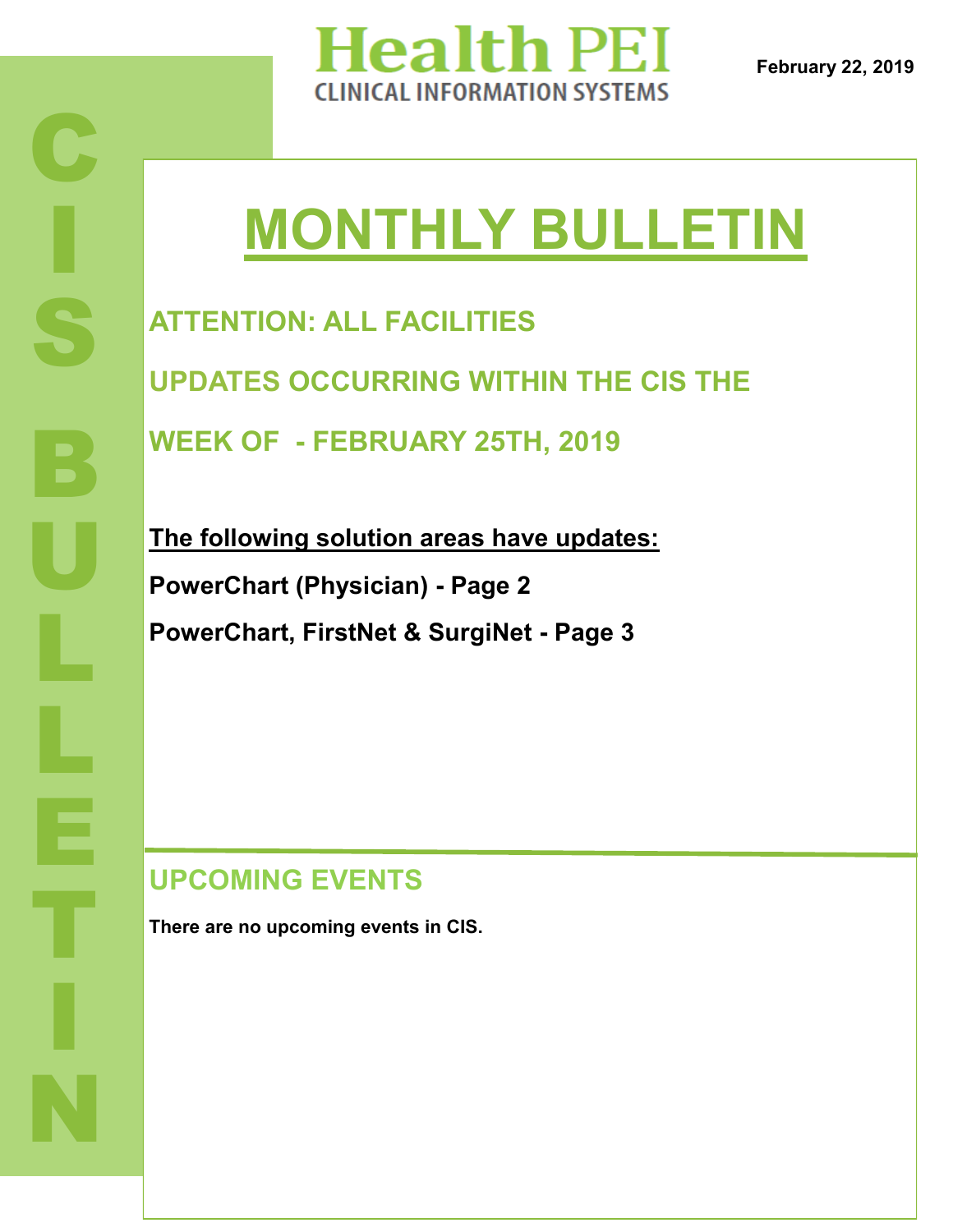# **Health PEI CLINICAL INFORMATION SYSTEMS**

### **PowerChart: Physician Updates**

**Physician Update - Expected Date of Discharge (EDD):** The order will be mandatory on March 5th. It will look different than it does now.

**Revised Order** - Available as a single order and in the admit PowerPlans

| <b>E H X B</b> Expected Date of<br>Discharge (EDD)                       | Order                  |                      |              | 2019-Feb-05 14:31 day(s), Start: 2019-Feb-05 14:31 |                                                 |                                                                                                       |  |  |  |
|--------------------------------------------------------------------------|------------------------|----------------------|--------------|----------------------------------------------------|-------------------------------------------------|-------------------------------------------------------------------------------------------------------|--|--|--|
| <b>z</b> Details for <b>Expected Date of Discharge</b> (EDD)             |                        |                      |              |                                                    |                                                 |                                                                                                       |  |  |  |
| Details   Order Comments                                                 |                        |                      |              |                                                    |                                                 |                                                                                                       |  |  |  |
| $\left\Vert \mathbf{0}\right\Vert \mathbf{0}$<br>$\frac{1}{2}$ line<br>÷ |                        |                      |              |                                                    |                                                 |                                                                                                       |  |  |  |
| "Number of days until discharge:                                         |                        |                      |              | Duration Unit: day(s)                              |                                                 | $\checkmark$                                                                                          |  |  |  |
| <b>EDD</b> Exceptions:                                                   |                        |                      | $\checkmark$ | Instructions:                                      | ALC-LTC: insert 100 days in<br>mandatory field. |                                                                                                       |  |  |  |
| *Start Date/Time: 2019-Feb-05                                            |                        | 수도<br>1431           | ÷            |                                                    | Palliative: insert 101 days in                  |                                                                                                       |  |  |  |
| Stop Date/Time:                                                          | $\cdots \cdots \cdots$ | $\frac{1}{\sqrt{2}}$ | ÷            |                                                    |                                                 | ALC-LTC: insert 100 days in<br>mandatory field.<br>Palliative: insert 101 days in<br>mandatory field. |  |  |  |
|                                                                          |                        |                      |              |                                                    |                                                 |                                                                                                       |  |  |  |

#### **New Alert**

The new alert will fire 48 hours out from the projected stop date and time of the order. It will only fire once every 24 hours on chart opening.



The alert will also fire to Message Center under Messages. Right click to open the message, select Launch Orders to go to the chart to update the EDD.

| <b>Message Center</b>                                                                                                                 |                                                                                                                                     |                                 |                           |  |  |  |  |
|---------------------------------------------------------------------------------------------------------------------------------------|-------------------------------------------------------------------------------------------------------------------------------------|---------------------------------|---------------------------|--|--|--|--|
| $\overline{a}$<br><b>Inbox Summary</b>                                                                                                | General Messages: ZZTEST, PATIENT THIRTEEN X<br>Messages X                                                                          |                                 |                           |  |  |  |  |
| Proxies Pools<br>Inbox                                                                                                                | B Reply B Reply All B Forward My Delete G Print   A Select Patient 全 导 B Mark Unread                                                | Launch Orders                   |                           |  |  |  |  |
| Display: Since 2014-Feb-12 v<br><b>Inches</b>                                                                                         | <b>ZZTEST, PATIENT THIRTEEN</b><br>Inpatient [2018-Dec-04 09:49:00 - <no -="" date="" discharge="">]</no>                           | Age:58 years<br>DOB:1960-May-30 | Sex:Male<br>MRN:888000859 |  |  |  |  |
| Inbox Items (958)                                                                                                                     | Test, CPOE Physician, MD<br>From:                                                                                                   |                                 | Caller:                   |  |  |  |  |
| □ Orders (203/203)                                                                                                                    | 2019-Feb-11 09:10:22<br>Sent:                                                                                                       |                                 | Action:                   |  |  |  |  |
| Orders to Approve (4/4)                                                                                                               | Upcoming EDD for Patient ZZTEST, PATIENT THIRTEEN<br>Subject:                                                                       | Due:                            |                           |  |  |  |  |
| <b>E</b> Results (53/58)                                                                                                              | Test, CPOE Physician, MD<br>To:                                                                                                     | Provider:                       |                           |  |  |  |  |
| Normal (0/1)                                                                                                                          | Cc:                                                                                                                                 |                                 | Document:                 |  |  |  |  |
| Abnormal (15/17)                                                                                                                      |                                                                                                                                     |                                 |                           |  |  |  |  |
| Other (38/40)<br>Documents (701/719)<br>Sign (599/613)<br>Review (102/106)<br>$\blacksquare$ Messages (1/3)<br>General Messages (1/3) | <add text=""><br/>Please review the Expected Date of Discharge for ZZTEST, PATIENT THIRTEEN, revise discharge date as needed.</add> |                                 |                           |  |  |  |  |